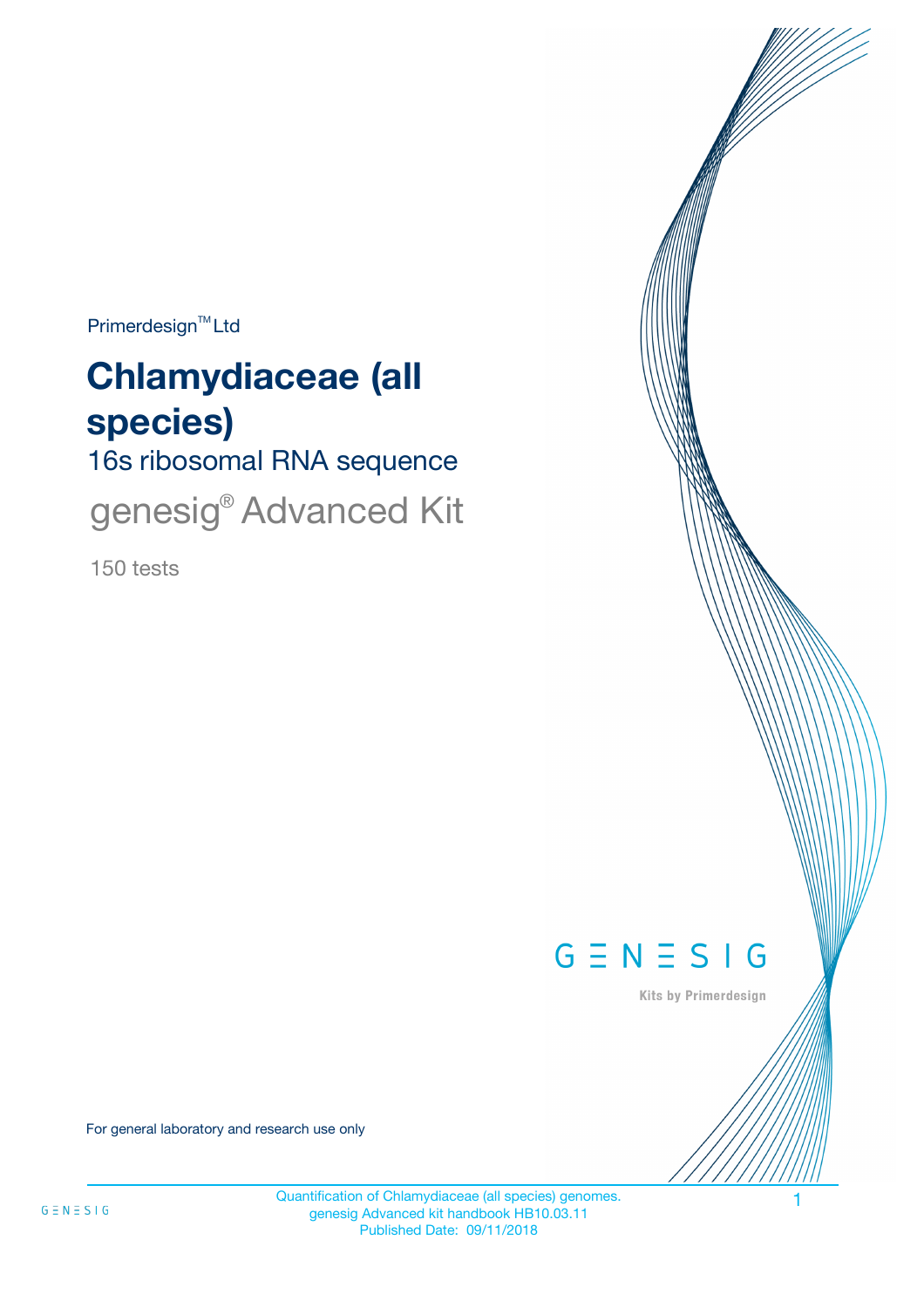# Introduction to Chlamydiaceae (all species)

The bacterial family, Chlamydiaceae, contains two genera of closely related, Gram-negative pathogens. They are all aerobic, non-motile bacterium with a coccoid or rod-shaped cell body. The genus Chlamydia contains three species: Chlamydia muridarum, C. suis and C. trachomatis. The latter of which infects humans while the other species infect mice and swine respectively. The second genus, Chlamydophila represents the species Chlamydophila pneumoniae, C. pecorum, C. psittaci, C. abortus, C. felis and C. caviae. All species of the Chlamydiaceae family are around 0.1µm-0.8µm in length with genomes of approximately 1Mbp length in a circular arrangement usually with one plasmid.

All species within this family are obligate pathogens, and are metabolically inert outside of a host. Upon infection of a host, the dispersal form of the bacterium, known as elementary bodies, attach to the host cells and are subsequently engulfed by phagocytosis. Once within the cell, the elementary bodies transform into reticulate bodies which undergo binary fission in the host cells' inclusion bodies to gives rise to new elementary bodies which are then released by cell lysis allowing for spread and infection of new host cells.

Each species target specific hosts and can cause a range of illnesses that vary between host species.

The most commonly known species is C. trachomatis, the causative agent of Chlamydia, the sexually transmitted disease. This bacterium can also be transmitted from mother to child during pregnancy and infect the eyes causing conjunctivitis. The genital infection causes urethritis, epididymitis and prostatitis in males and Pelvic Inflammatory Disease (PID) in females with an increased risk of contracting HIV. Transmission of the bacteria occurs via contact with infected bodily fluids which then infect mucosal membranes. The infection can be treated with a course of antibiotics.

Sexually transmitted infections in females are most often asymptomatic, but can manifest in chronic pain of the pelvic region, vaginal bleeding and painful urination. Infection of the ovaries, fallopian tubes or uterus causes Pelvic Inflammatory Disease (PID) which can lead to difficulties in conceiving, increased risk of ectopic pregnancy or infertility. Infections in males are more likely to be symptomatic, causing painful urination, discharge from the penis and swollen testicles and may eventually causes infertility if left untreated.

Eye infections that cause conjunctivitis or trachomas are thought to cause up to 15% of cases of blindness and C. trachomatis is therefore an important pathogen in this area.

Chlamydia muridarum causes pharyngitis, bronchitis, and pneumonitis in infected mice and hamsters and is most likely to be transmitted via contact with infected bodily fluids. While Chlamydia suis causes enteritis, pneumonia and conjunctivitis in infected swine and is likely to be transmitted in the same way.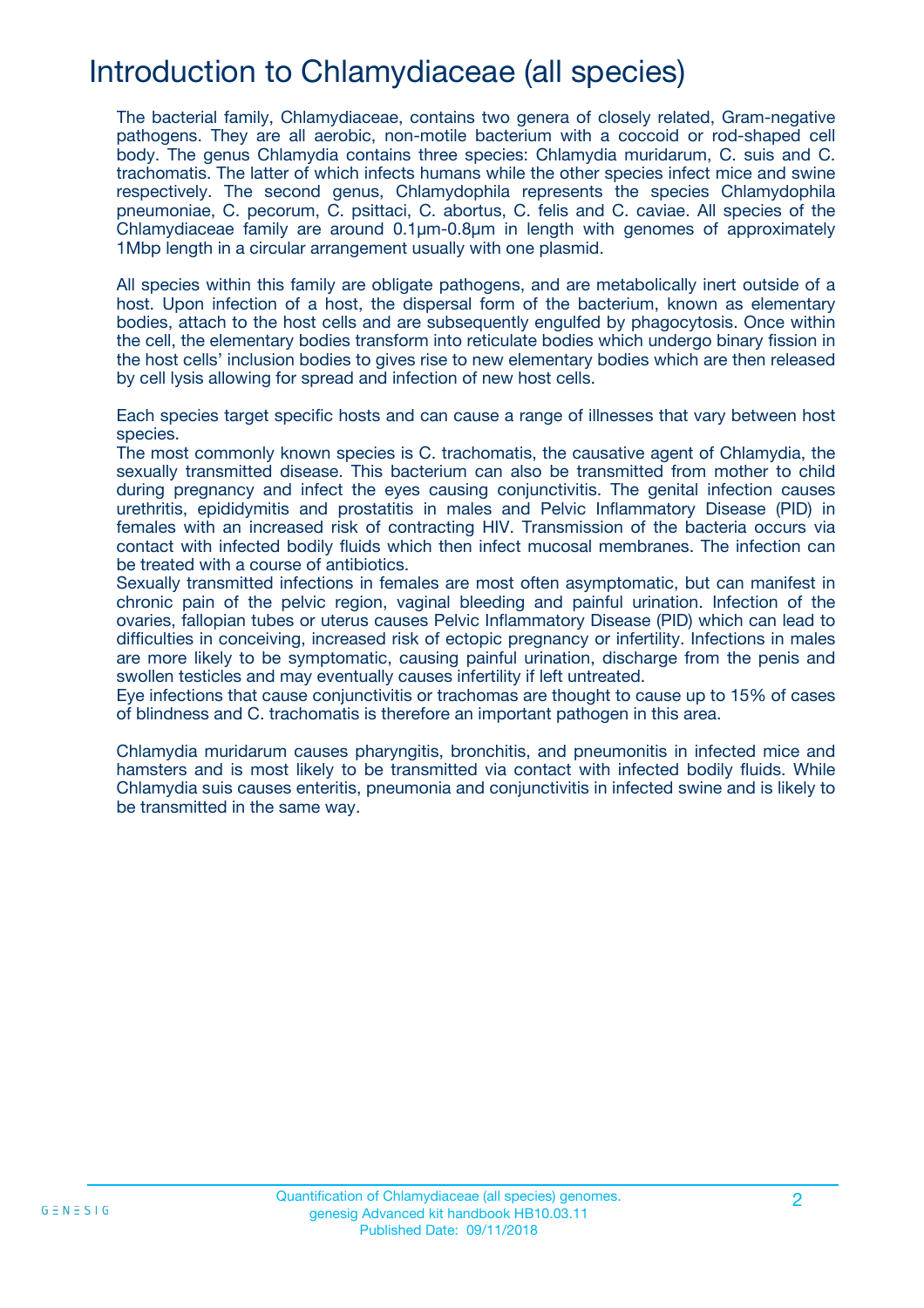# **Specificity**

The Primerdesign genesig Kit for Chlamydiaceae (all species) (Chlamydia) genomes is designed for the in vitro quantification of Chlamydia genomes. The kit is designed to have a broad detection profile. Specifically, the primers represent 100% homology with over 95% of the NCBI database reference sequences available at the time of design.

The dynamics of genetic variation means that new sequence information may become available after the initial design. Primerdesign periodically reviews the detection profiles of our kits and when required releases new versions.

This kit is based on a paper by Wons et. al (2017):

Wons J, Meiller R, Bergua A, Bogdan C, Geißdörfer W. Follicular Conjunctivitis due to Chlamydia felis—Case Report, Review of the Literature and Improved Molecular Diagnostics. Frontiers in Medicine. 2017;4:105. doi:10.3389/fmed.2017.00105.

If you require further information, or have a specific question about the detection profile of this kit then please send an e.mail to enquiry@primerdesign.co.uk and our bioinformatics team will answer your question.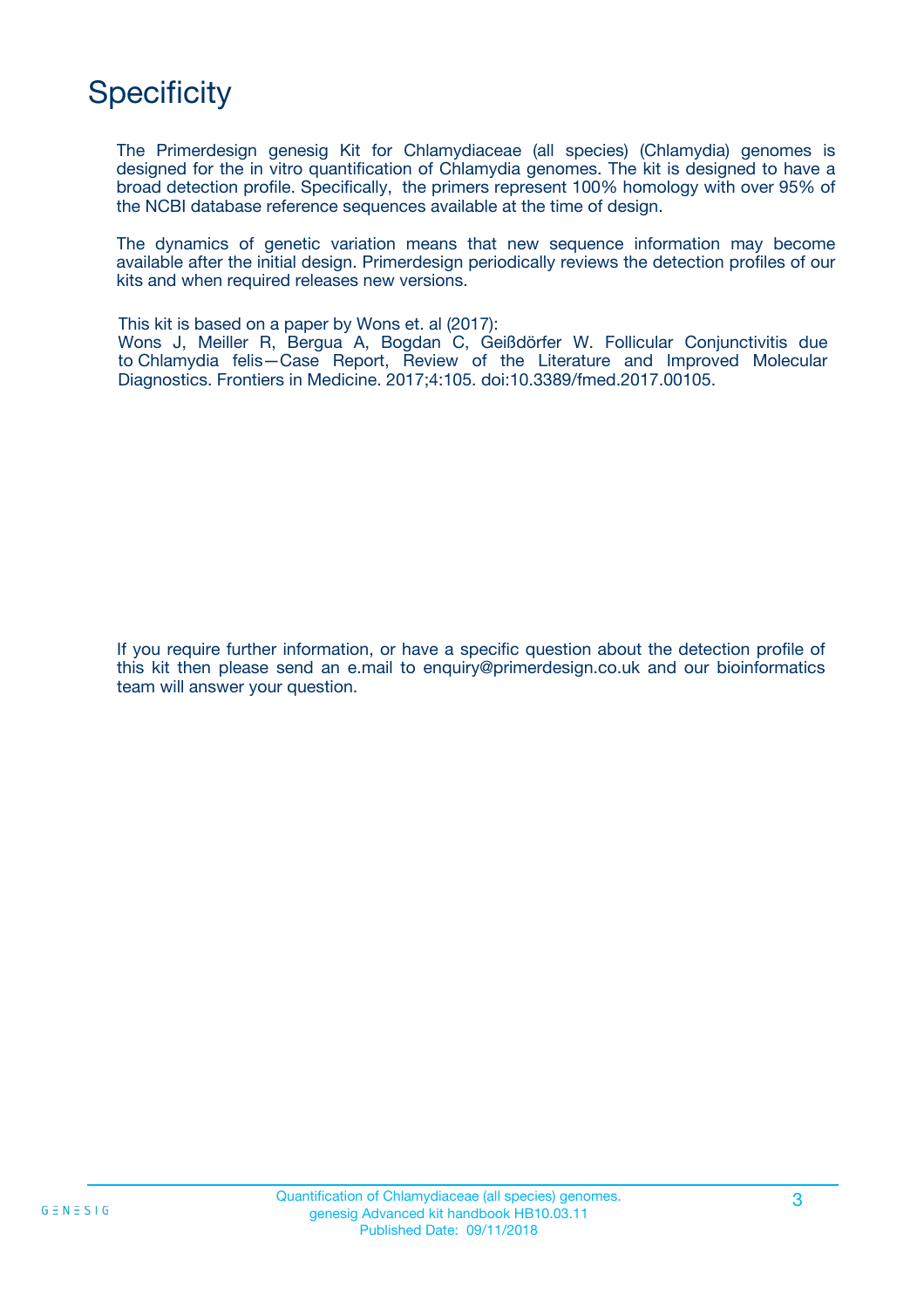# Kit contents

- **Chlamydia specific primer/probe mix (150 reactions BROWN)** FAM labelled
- **Chlamydia positive control template (for Standard curve RED)**
- **Internal extraction control primer/probe mix (150 reactions BROWN)** VIC labelled as standard
- **Internal extraction control DNA (150 reactions BLUE)**
- **Endogenous control primer/probe mix (150 reactions BROWN)** FAM labelled
- **RNase/DNase free water (WHITE)** for resuspension of primer/probe mixes
- **Template preparation buffer (YELLOW)** for resuspension of internal control template, positive control template and standard curve preparation

## Reagents and equipment to be supplied by the user

#### **Real-time PCR Instrument**

#### **Extraction kit**

This kit is recommended for use with genesig Easy DNA/RNA extraction kit. However, it is designed to work well with all processes that yield high quality RNA and DNA with minimal PCR inhibitors.

#### **oasig**TM **lyophilised or Precision**®**PLUS 2X qPCR Master Mix**

This kit is intended for use with oasig or PrecisionPLUS2X qPCR Master Mix.

**Pipettors and Tips**

**Vortex and centrifuge**

#### **Thin walled 1.5 ml PCR reaction tubes**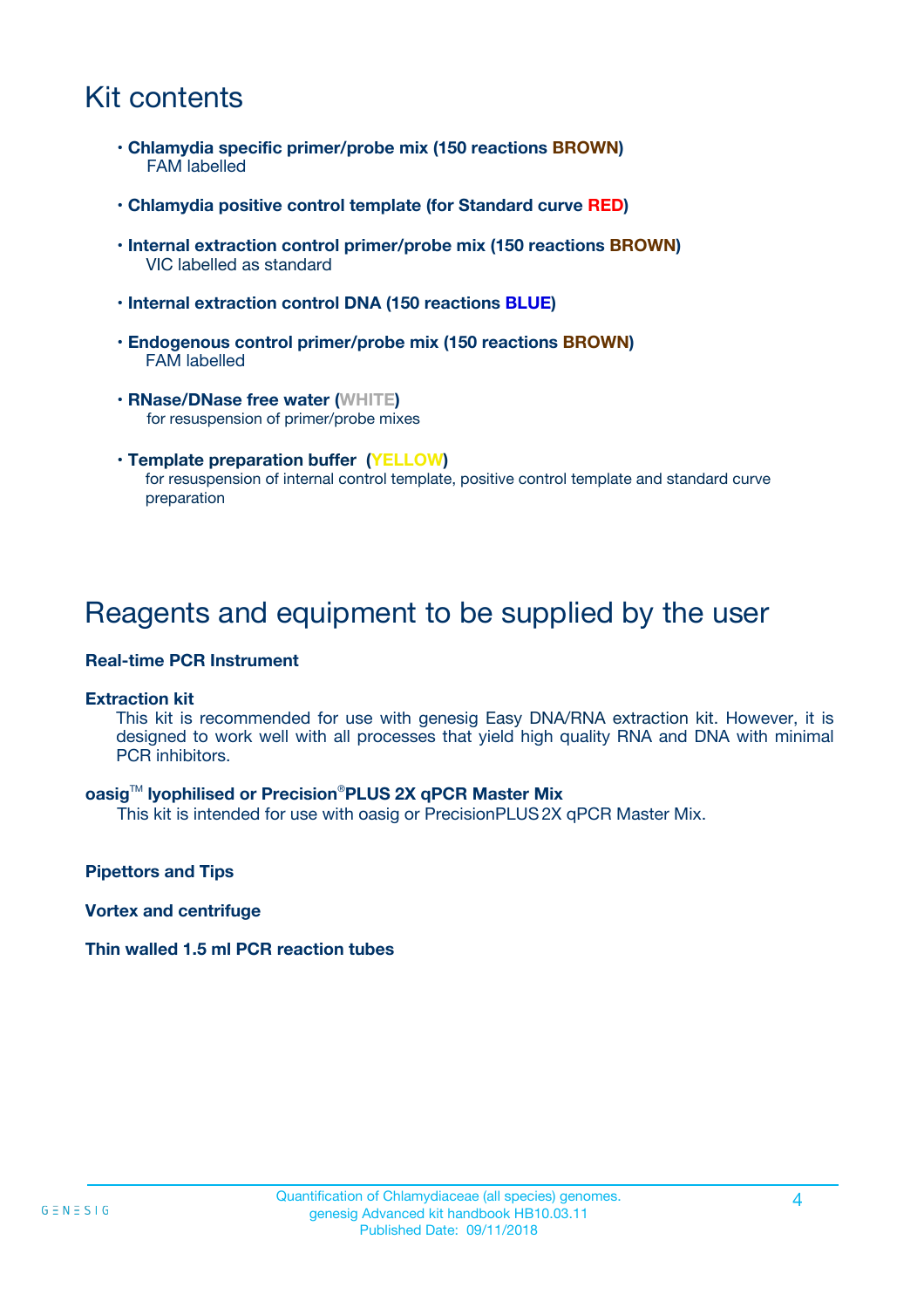### Kit storage and stability

This kit is stable at room temperature but should be stored at -20ºC on arrival. Once the lyophilised components have been resuspended they should not be exposed to temperatures above -20°C for longer than 30 minutes at a time and unnecessary repeated freeze/thawing should be avoided. The kit is stable for six months from the date of resuspension under these circumstances.

If a standard curve dilution series is prepared this can be stored frozen for an extended period. If you see any degradation in this serial dilution a fresh standard curve can be prepared from the positive control.

Primerdesign does not recommend using the kit after the expiry date stated on the pack.

### Suitable sample material

All kinds of sample material suited for PCR amplification can be used. Please ensure the samples are suitable in terms of purity, concentration, and DNA integrity (An internal PCR control is supplied to test for non specific PCR inhibitors). Always run at least one negative control with the samples. To prepare a negative-control, replace the template DNA sample with RNase/DNase free water.

### Dynamic range of test

Under optimal PCR conditions genesig Chlamydia detection kits have very high priming efficiencies of >95% and can detect less than 100 copies of target template.

### Notices and disclaimers

This product is developed, designed and sold for research purposes only. It is not intended for human diagnostic or drug purposes or to be administered to humans unless clearly expressed for that purpose by the Food and Drug Administration in the USA or the appropriate regulatory authorities in the country of use. During the warranty period Primerdesign genesig detection kits allow precise and reproducible data recovery combined with excellent sensitivity. For data obtained by violation to the general GLP guidelines and the manufacturer's recommendations the right to claim under guarantee is expired. PCR is a proprietary technology covered by several US and foreign patents. These patents are owned by Roche Molecular Systems Inc. and have been sub-licensed by PE Corporation in certain fields. Depending on your specific application you may need a license from Roche or PE to practice PCR. Additional information on purchasing licenses to practice the PCR process may be obtained by contacting the Director of Licensing at Roche Molecular Systems, 1145 Atlantic Avenue, Alameda, CA 94501 or Applied Biosystems business group of the Applera Corporation, 850 Lincoln Centre Drive, Foster City, CA 94404. In addition, the 5' nuclease assay and other homogeneous amplification methods used in connection with the PCR process may be covered by U.S. Patents 5,210,015 and 5,487,972, owned by Roche Molecular Systems, Inc, and by U.S. Patent 5,538,848, owned by The Perkin-Elmer Corporation.

# Trademarks

Primerdesign™ is a trademark of Primerdesign Ltd.

genesig $^\circledR$  is a registered trademark of Primerdesign Ltd.

The PCR process is covered by US Patents 4,683,195, and 4,683,202 and foreign equivalents owned by Hoffmann-La Roche AG. BI, ABI PRISM® GeneAmp® and MicroAmp® are registered trademarks of the Applera Genomics (Applied Biosystems Corporation). BIOMEK® is a registered trademark of Beckman Instruments, Inc.; iCycler™ is a registered trademark of Bio-Rad Laboratories, Rotor-Gene is a trademark of Corbett Research. LightCycler™ is a registered trademark of the Idaho Technology Inc. GeneAmp®, TaqMan® and AmpliTaqGold® are registered trademarks of Roche Molecular Systems, Inc., The purchase of the Primerdesign™ reagents cannot be construed as an authorization or implicit license to practice PCR under any patents held by Hoffmann-LaRoche Inc.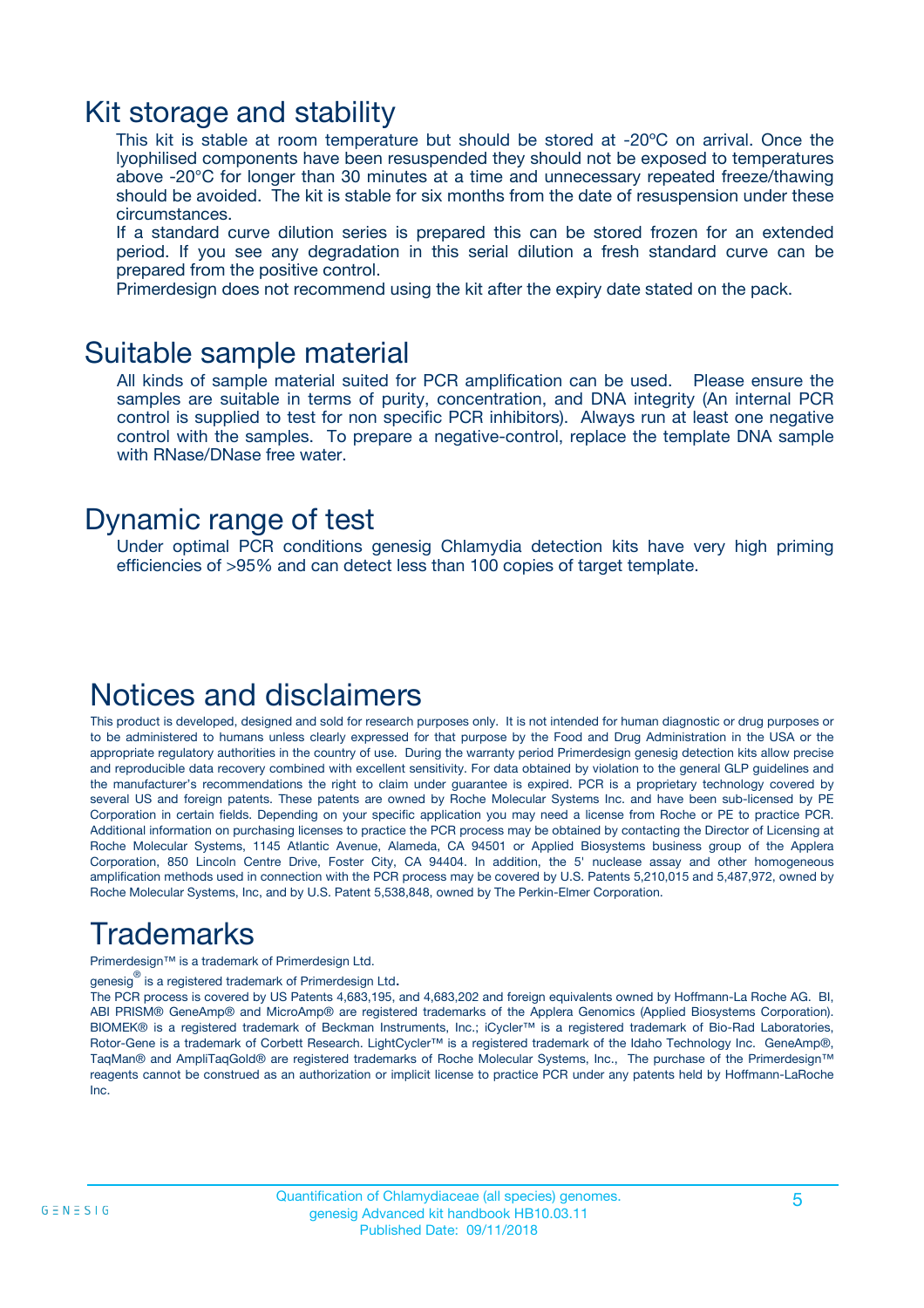## Principles of the test

#### **Real-time PCR**

A Chlamydia specific primer and probe mix is provided and this can be detected through the FAM channel.

The primer and probe mix provided exploits the so-called TaqMan® principle. During PCR amplification, forward and reverse primers hybridize to the Chlamydia DNA. A fluorogenic probe is included in the same reaction mixture which consists of a DNA probe labeled with a 5`-dye and a 3`-quencher. During PCR amplification, the probe is cleaved and the reporter dye and quencher are separated. The resulting increase in fluorescence can be detected on a range of qPCR platforms.

#### **Positive control**

For copy number determination and as a positive control for the PCR set up, the kit contains a positive control template. This can be used to generate a standard curve of Chlamydia copy number / Cq value. Alternatively the positive control can be used at a single dilution where full quantitative analysis of the samples is not required. Each time the kit is used, at least one positive control reaction must be included in the run. A positive result indicates that the primers and probes for detecting the target Chlamydia gene worked properly in that particular experimental scenario. If a negative result is obtained the test results are invalid and must be repeated. Care should be taken to ensure that the positive control does not contaminate any other kit component which would lead to false-positive results. This can be achieved by handling this component in a Post PCR environment. Care should also be taken to avoid cross-contamination of other samples when adding the positive control to the run. This can be avoided by sealing all other samples and negative controls before pipetting the positive control into the positive control well.

#### **Negative control**

To validate any positive findings a negative control reaction should be included every time the kit is used. For this reaction the RNase/DNase free water should be used instead of template. A negative result indicates that the reagents have not become contaminated while setting up the run.

Chlamydia DNA is known to be highly prevalent within the air and environment generally and the negative control may therefore give a late positive signal due to environmental contamination. The interpretation of results section of this handbook gives guidance on how to interpret results where environmental contamination is evident.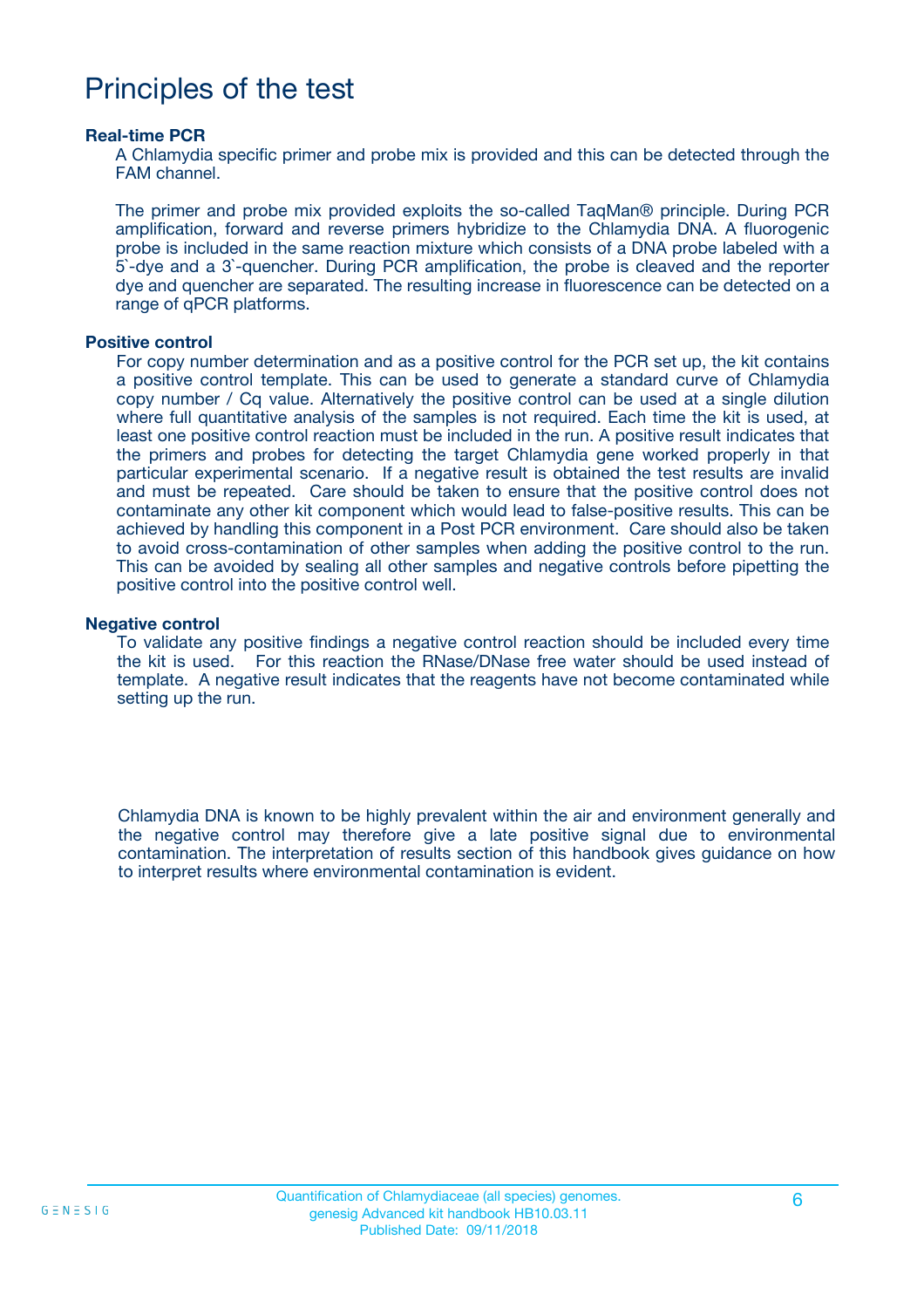#### **Internal DNA extraction control**

When performing DNA extraction, it is often advantageous to have an exogenous source of DNA template that is spiked into the lysis buffer. This control DNA is then co-purified with the sample DNA and can be detected as a positive control for the extraction process. Successful co-purification and qPCR for the control DNA also indicates that PCR inhibitors are not present at a high concentration.

A separate primer and probe mix are supplied with this kit to detect the exogenous DNA using qPCR. The primers are present at PCR limiting concentrations which allows multiplexing with the target sequence primers. Amplification of the control DNA does not interfere with detection of the Chlamydia target DNA even when present at low copy number. The Internal control is detected through the VIC channel and gives a Cq value of 28+/-3.

#### **Endogenous control**

To confirm extraction of a valid biological template, a primer and probe mix is included to detect an endogenous gene. Detection of the endogenous control is through the FAM channel and it is NOT therefore possible to perform a multiplex with the Chlamydia primers. A poor endogenous control signal may indicate that the sample did not contain sufficient biological material.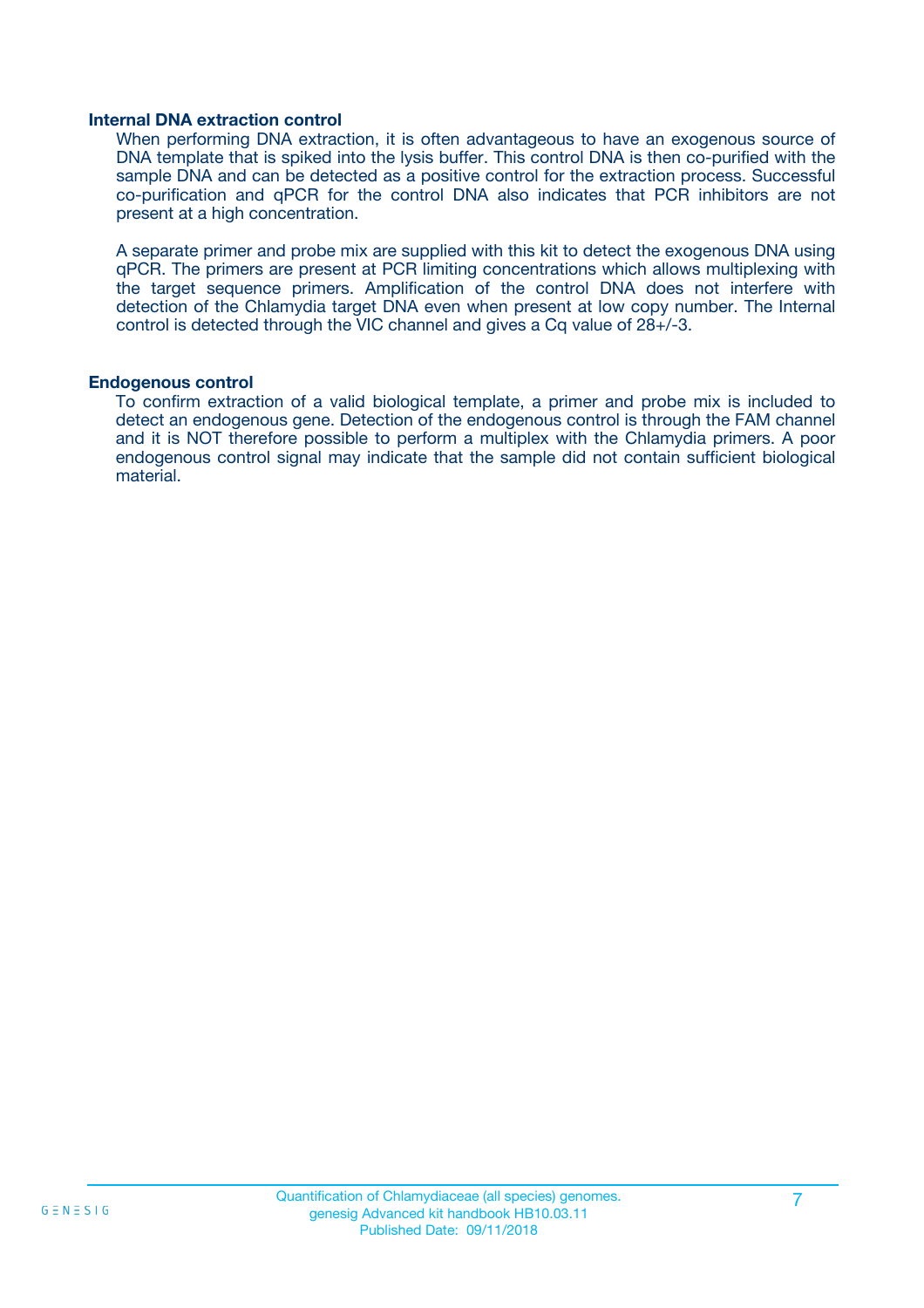### Resuspension protocol

To minimize the risk of contamination with foreign DNA, we recommend that all pipetting be performed in a PCR clean environment. Ideally this would be a designated PCR lab or PCR cabinet. Filter tips are recommended for all pipetting steps.

- **1. Pulse-spin each tube in a centrifuge before opening.** This will ensure lyophilised primer and probe mix is in the base of the tube and is not spilt upon opening the tube.
- **2. Resuspend the primer/probe mixes in the RNase/DNase free water supplied, according to the table below:**

To ensure complete resuspension, vortex each tube thoroughly.

| Component - resuspend in water                       |          |  |
|------------------------------------------------------|----------|--|
| <b>Pre-PCR pack</b>                                  |          |  |
| Chlamydia primer/probe mix (BROWN)                   | $165$ µl |  |
| Internal extraction control primer/probe mix (BROWN) | $165$ µl |  |
| Endogenous control primer/probe mix (BROWN)          | 165 µl   |  |

**3. Resuspend the internal control template and positive control template in the template preparation buffer supplied, according to the table below:** To ensure complete resuspension, vortex each tube thoroughly.

| Component - resuspend in template preparation buffer |          |  |  |
|------------------------------------------------------|----------|--|--|
| <b>Pre-PCR heat-sealed foil</b>                      |          |  |  |
| Internal extraction control DNA (BLUE)               |          |  |  |
| <b>Post-PCR heat-sealed foil</b>                     |          |  |  |
| Chlamydia Positive Control Template (RED) *          | $500$ µl |  |  |

\* This component contains high copy number template and is a VERY significant contamination risk. It must be opened and handled in a separate laboratory environment, away from the other components.

### DNA extraction

The internal extraction control DNA can be added either to the DNA lysis/extraction buffer or to the DNA sample once it has been resuspended in lysis buffer.

**DO NOT add the internal extraction control DNA directly to the unprocessed biological sample as this will lead to degradation and a loss in signal.**

- **1. Add 4µl of the Internal extraction control DNA (BLUE) to each sample in DNA lysis/extraction buffer per sample.**
- **2. Complete DNA extraction according to the manufacturers protocols.**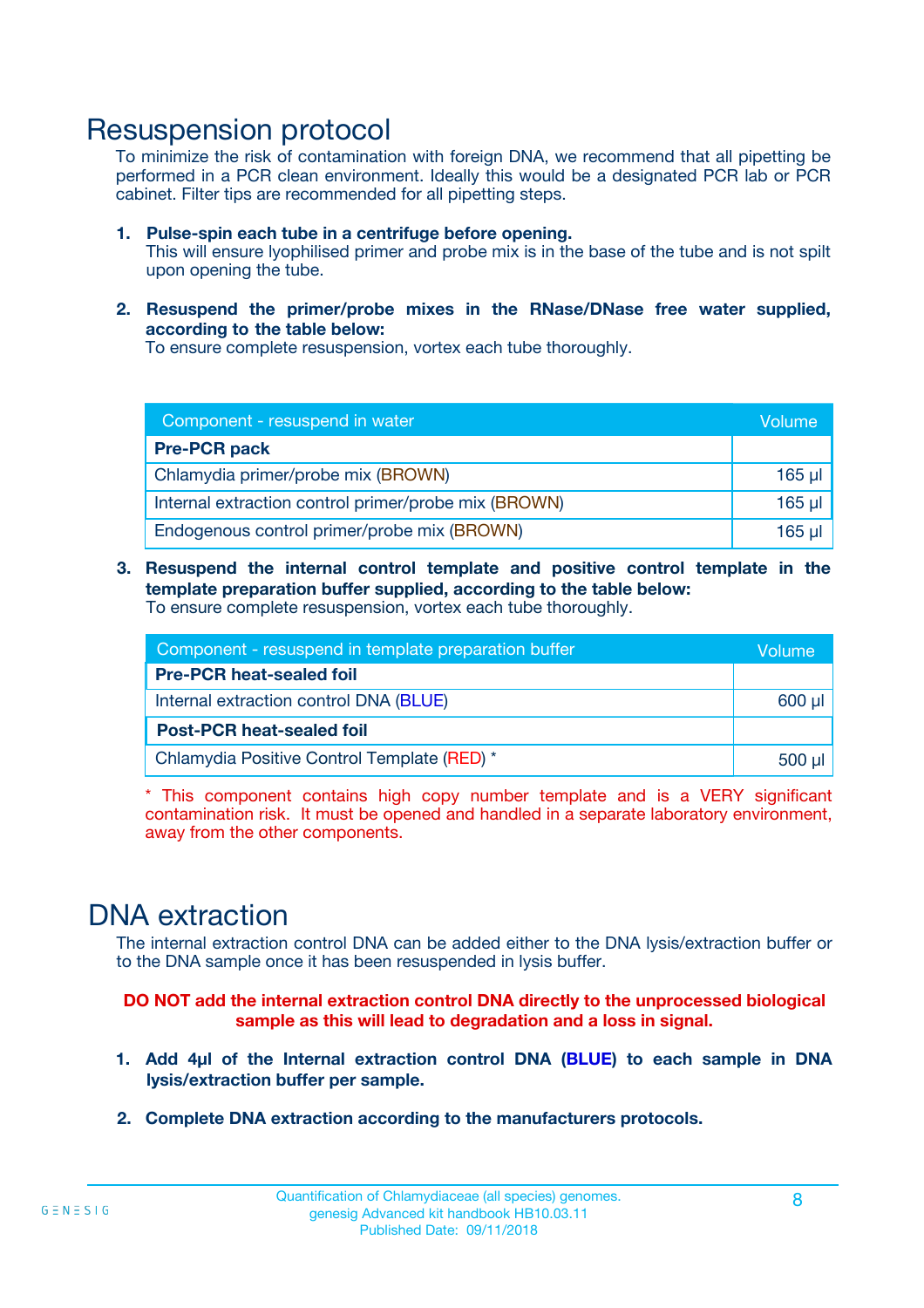# qPCR detection protocol

**1. For each DNA sample prepare a reaction mix according to the table below:** Include sufficient reactions for positive and negative controls.

| Component                                            | Volume   |
|------------------------------------------------------|----------|
| oasig or PrecisionPLUS 2X qPCR Master Mix            | $10 \mu$ |
| Chlamydia primer/probe mix (BROWN)                   | 1 µI     |
| Internal extraction control primer/probe mix (BROWN) | 1 µl     |
| <b>RNase/DNase free water (WHITE)</b>                | $3 \mu$  |
| <b>Final Volume</b>                                  | 15 µl    |

**2. For each DNA sample prepare an endogenous control reaction according to the table below (Optional):**

**This control reaction will provide useful information regarding the quality of the biological sample.**

| Component                                   | Volume          |
|---------------------------------------------|-----------------|
| oasig or PrecisionPLUS 2X qPCR Master Mix   | 10 µl           |
| Endogenous control primer/probe mix (BROWN) | 1 ul            |
| <b>RNase/DNase free water (WHITE)</b>       | $4 \mu$         |
| <b>Final Volume</b>                         | 15 <sub>µ</sub> |

- **3. Pipette 15µl of each mix into individual wells according to your qPCR experimental plate set up.**
- **4. Prepare sample DNA templates for each of your samples.**
- **5. Pipette 5µl of DNA template into each well, according to your experimental plate set up.**

For negative control wells use 5µl of RNase/DNase free water. The final volume in each well is 20ul.

**6. If a standard curve is included for quantitative analysis, prepare a reaction mix according to the table below:**

| Component                                 | Volume   |
|-------------------------------------------|----------|
| oasig or PrecisionPLUS 2X qPCR Master Mix | $10 \mu$ |
| Chlamydia primer/probe mix (BROWN)        |          |
| <b>RNase/DNase free water (WHITE)</b>     | 4 µl     |
| <b>Final Volume</b>                       | 15 µl    |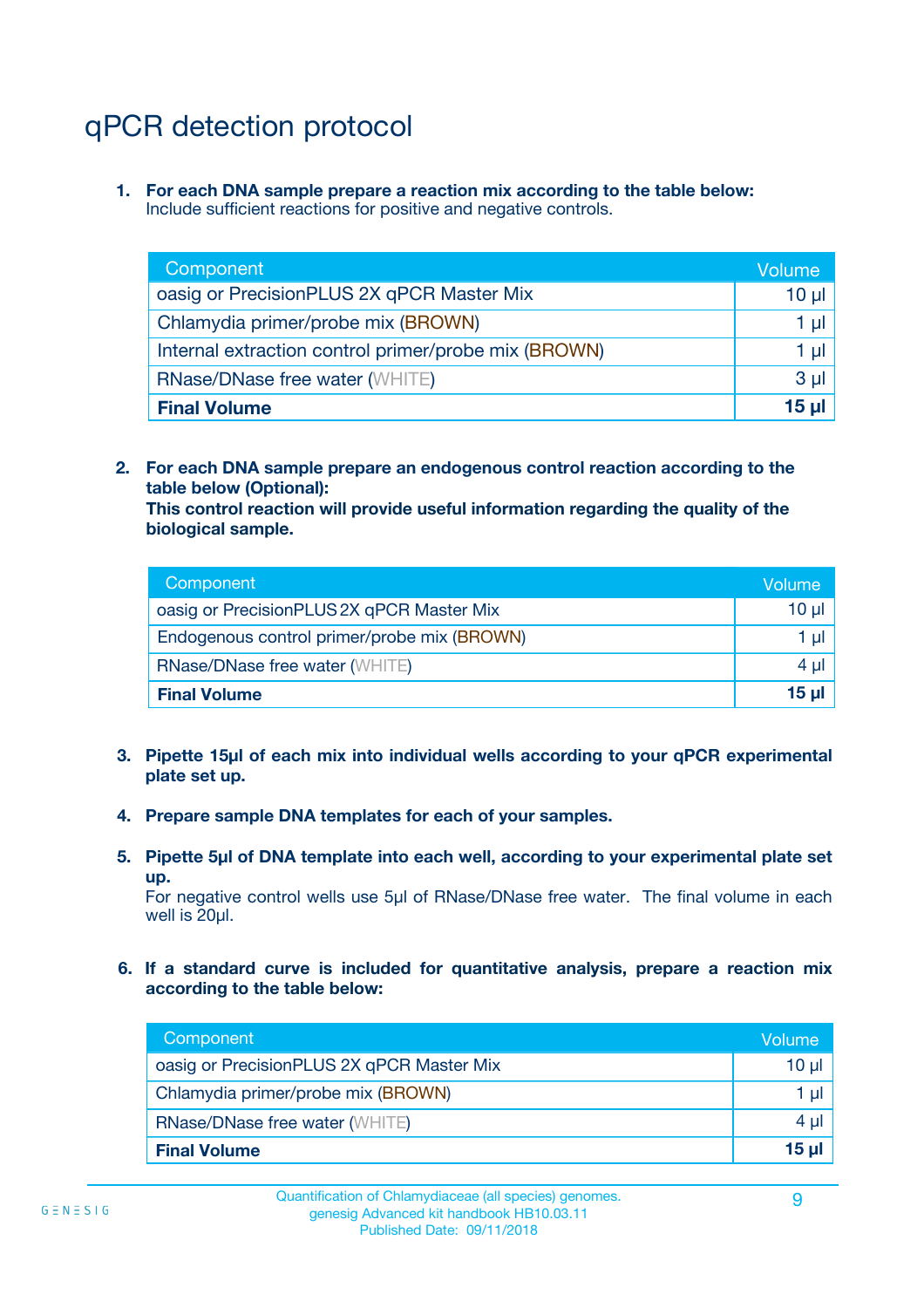#### **7. Preparation of standard curve dilution series.**

- 1) Pipette 90µl of template preparation buffer into 5 tubes and label 2-6
- 2) Pipette 10µl of Positive Control Template (RED) into tube 2
- 3) Vortex thoroughly
- 4) Change pipette tip and pipette 10µl from tube 2 into tube 3
- 5) Vortex thoroughly

Repeat steps 4 and 5 to complete the dilution series

| <b>Standard Curve</b>         | <b>Copy Number</b>     |
|-------------------------------|------------------------|
| Tube 1 Positive control (RED) | $2 \times 10^5$ per µl |
| Tube 2                        | $2 \times 10^4$ per µl |
| Tube 3                        | $2 \times 10^3$ per µl |
| Tube 4                        | $2 \times 10^2$ per µl |
| Tube 5                        | 20 per µl              |
| Tube 6                        | 2 per µl               |

**8. Pipette 5µl of standard template into each well for the standard curve according to your experimental plate set up.**

#### The final volume in each well is 20µl.

# qPCR amplification protocol

Amplification conditions using oasig or PrecisionPLUS 2X qPCR Master Mix.

|             | <b>Step</b>       | <b>Time</b>     | Temp    |
|-------------|-------------------|-----------------|---------|
|             | Enzyme activation | 2 min           | 95 °C   |
| Cycling x50 | Denaturation      | 10 <sub>s</sub> | 95 $°C$ |
|             | DATA COLLECTION * | 60 s            | 60 °C   |

\* Fluorogenic data should be collected during this step through the FAM and VIC channels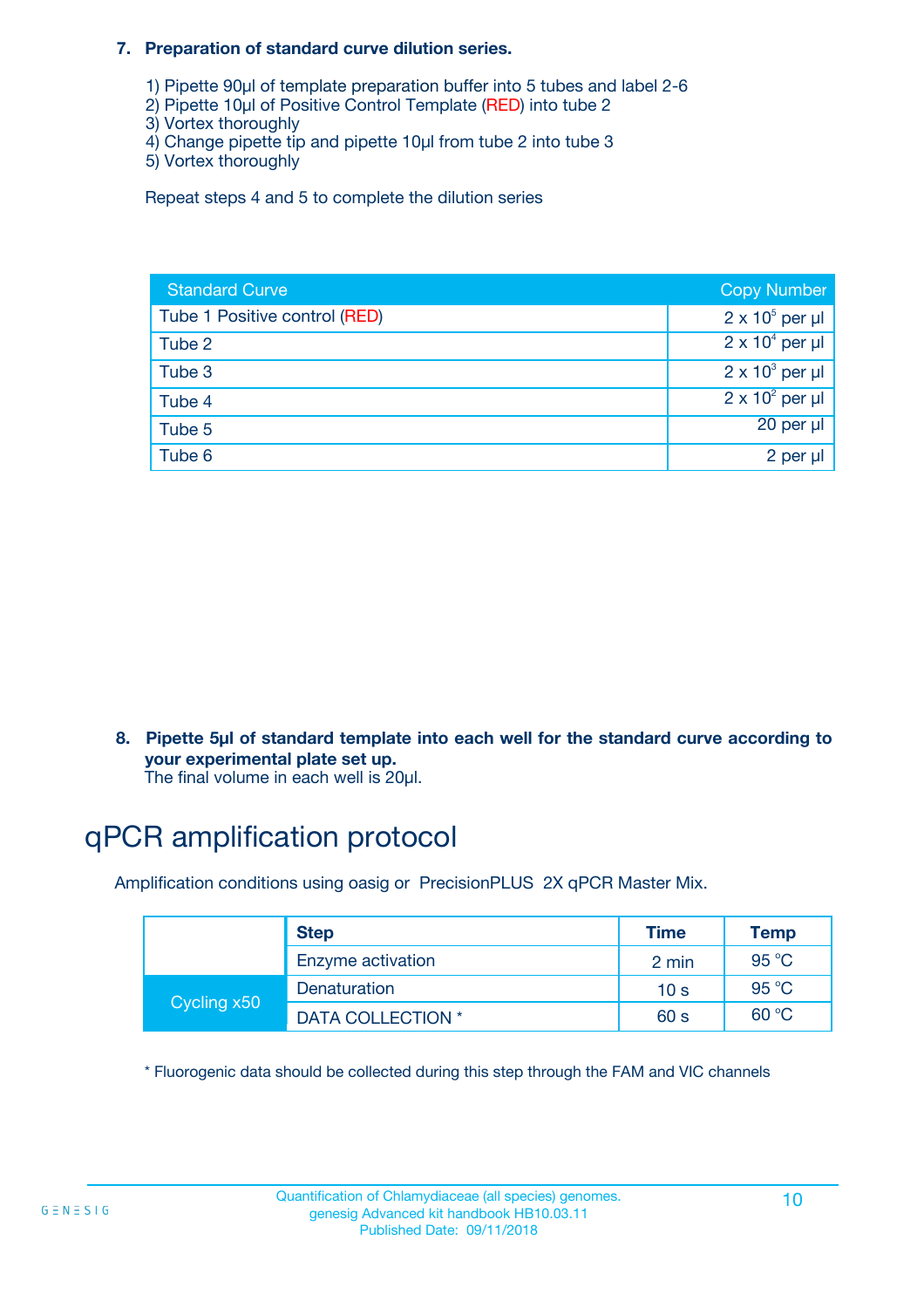# Interpretation of results

| <b>Target</b><br>(FAM) | Internal<br>control<br>(VIC) | <b>Positive</b><br>control | <b>Negative</b><br>control | Interpretation                                                                                                  |
|------------------------|------------------------------|----------------------------|----------------------------|-----------------------------------------------------------------------------------------------------------------|
| $\leq 30$              | $+ 1 -$                      | ÷                          |                            | <b>POSITIVE QUANTITATIVE RESULT</b><br>calculate copy number                                                    |
| > 30                   | ÷                            | ÷                          |                            | <b>POSITIVE QUANTITATIVE RESULT</b><br>calculate copy number                                                    |
| > 30                   |                              | ÷                          |                            | <b>POSITIVE QUALITATIVE RESULT</b><br>do not report copy number as this<br>may be due to poor sample extraction |
|                        | ÷                            | ÷                          |                            | <b>NEGATIVE RESULT</b>                                                                                          |
| $+ 1 -$                | $+ 1 -$                      | ÷                          | $\leq 30$                  | <b>EXPERIMENT FAILED</b><br>due to test contamination                                                           |
| $+$ / -                | $+ 1 -$                      | ÷                          | > 30                       | $\star$                                                                                                         |
|                        |                              | ٠                          |                            | <b>SAMPLE PREPARATION FAILED</b>                                                                                |
|                        |                              |                            |                            | <b>EXPERIMENT FAILED</b>                                                                                        |

Positive control template (RED) is expected to amplify between Cq 16 and 23. Failure to satisfy this quality control criterion is a strong indication that the experiment has been compromised

\*Where the test sample is positive and the negative control is positive with a  $Cq > 30$ , the sample must be reinterpreted based on the relative signal strength of the two results:



If the sample amplifies  $> 3$  Cq earlier than the negative control then the sample should be reinterpreted (via the table above) with the negative control verified as negative.



If the sample amplifies  $<$  3 Cq earlier than the negative control then the positive sample result is invalidated and a negative call is the correct result.